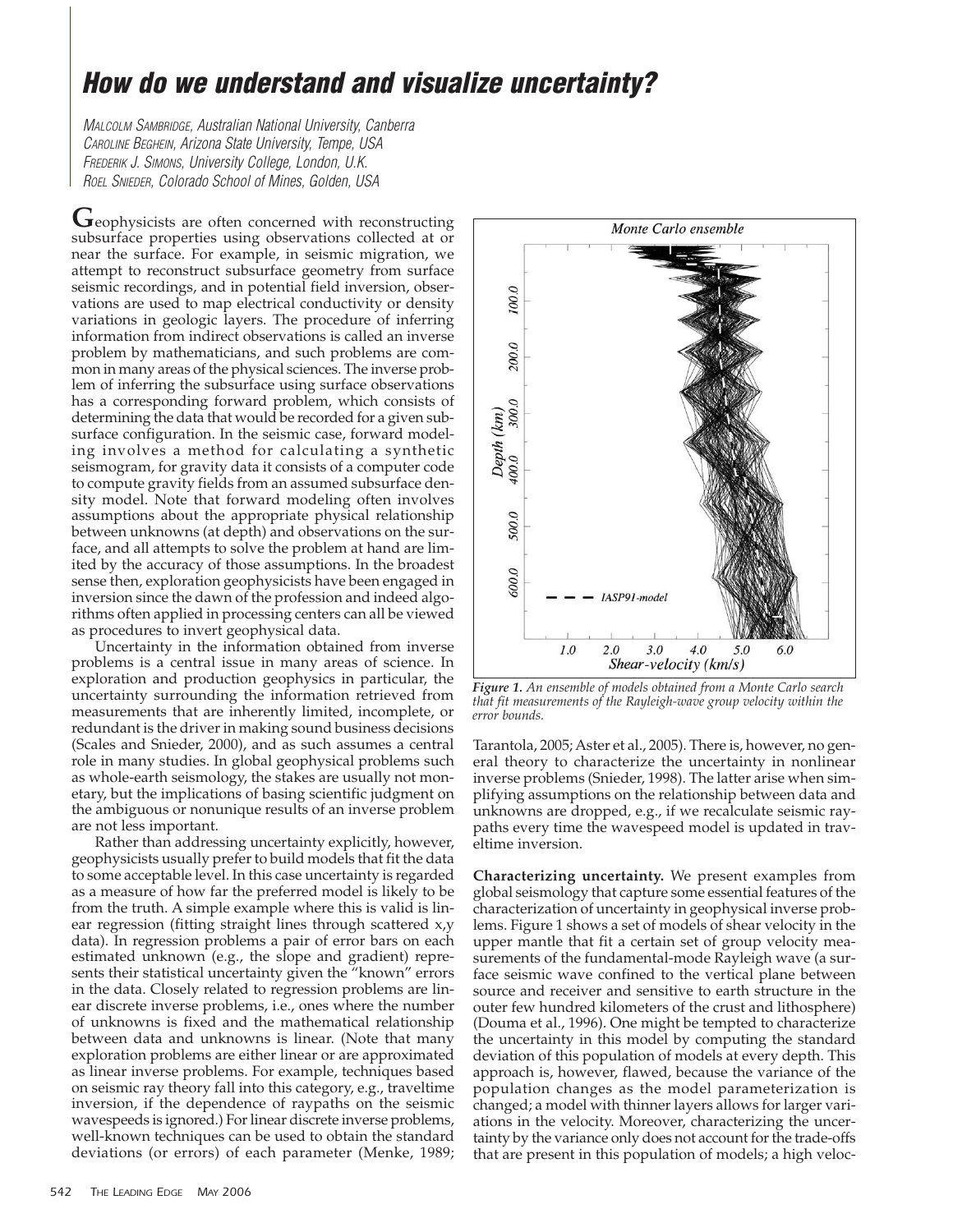ity at a certain depth is, in general, associated with a lower velocity at adjacent depths.

The characterization of uncertainty is even more difficult to handle for models that represent a two- or threedimensional field, as arises in tomographic problems. In that case displaying the variance constitutes a nontrivial visualization problem. One strategy is to adopt a color scheme based on hue-saturation-brightness (HSB) values. Hue and saturation can be used to represent the model value itself, with the brightness controlled by the width of the confidence interval. This conveys a visual impression of uncertainty through the intensity of the image, which can be intuitive. Alternatively image-processing techniques might be used to blur an image with a chosen filter whose width depends on the uncertainty value (Johnson, 2003). The space-filling option would be to display scalar uncertainty estimates as a separate image to accompany each tomographic slice shown. All of these techniques have been used with varying success. Visualization of simple scalar estimates of uncertainty is, however, rather limited since the correlation of errors between estimated parameters (described by off-diagonal elements of a model covariance matrix) as well as the trade-off between the parameters themselves (described by a resolution matrix) are not well characterized by simple error bars. (See Figure 2 and Box 1 for an explanation of model covariance and model resolution matrices.)

**Visualizing sensitivity.** Box 2 together with Figure 3 explain the concept of nonuniqueness in an idealized three-parameter linear inverse problem in terms of how data misfit varies as a function of the model parameters. The idea of directly visualizing the sensitivity of data fit to model parameters can be useful in some real problems also, i.e., by examining how data fit varies in the vicinity of a preferred solution model. If a least-squares misfit criterion is used to measure data fit then it can (in principle) be "mapped out" by repeated forward solutions either along axes passing through the "best fit" solution, or across 2D planes centered about a pair of parameters in the solution. Figure 4 shows some examples. Each colored dot is the result of a forward calculation with one or two variables perturbed from the preferred solution in parameter space. The height and color of the dot represents the fit to data with higher values indicating a worse fit. If the data model relationship were linear, each "slice" would have a simple quadratic shape. The minimum in the data misfit surface indicates the best datafit model. If this is at a single unique point, then the inverse problem is said to have a global unique solution. In this case the curvature of the surface at the solution determines the model covariance and resolution matrices routinely calculated in discrete linear inverse problems (Menke, 1989; Tarantola, 2005). However if the lowest data misfit value lies in an extended flat region, or perhaps in a long, narrow valley (as in panel D of Figure 4), then there is no unique solution and the problem is said to be "ill-posed." Since the shape of the misfit surface controls the relative degree of constraint placed on each parameter, trade-offs between pairs of parameters can be detected by examining contours of the data misfit, with long narrow valleys suggesting strong trade-offs between corresponding variables. This process of mapping out the misfit function in the vicinity of a solution is not restricted to linear problems and can be illustrative in nonlinear cases as well. Figure 4 shows an example of the least-squares data misfit used in a problem of seismic receiver function inversion. (A process whereby seismic shear wave speeds in beneath a recording station are inverted for, using a "transformed" three-component seis-



*Figure 2. An example of a model covariance matrix (left) and six rows of a model resolution matrix (right) for an inverse problem with 24 parameters. On the left, blue indicates positive covariance values, and red indicates negative ones. On the right, the number in the box identifies the parameter index. Each column height represents the resolution value. The arrow shows where the row crosses the diagonal of the resolution matrix. For rows corresponding to well-resolved parameters, we expect to see a dominant column at the position of the corresponding arrow. (See Box 2).*



*Figure 3. A visualization of the concept of nonuniqueness in a threeparameter linear inverse problem. See Box 2 for details.*

mogram at the surface.) In this particular case the 24 unknowns represent a 1D shear wave velocity profile as a function of depth beneath a seismic station. The data misfit measures the difference between predicted and observed seismic waveforms at the surface. This is a nonlinear problem, which is clearly seen in the complex nature of the misfit function near the solution.

If the computational burden of the forward problem is high, the mapping out process may become rather costly and even impractical in some cases. However, since each forward solution is independent, one can take full advantage of modern cluster computing hardware, or large parallel computing facilities. Indeed for moderately sized problems and with appropriate software it is quite possible to interactively visualize such misfit surfaces in real time. (The software which generated Figure 4 did this across a networked set of desktop PCs, using a freely available software toolkit written in the Java programming language.) In this case repeated solutions of the forward problem in parallel show the limitations of linearized estimates of uncertainty (e.g., see Aster, 2005), which require that the misfit in the immediate vicinity of the solution is representative globally.

**Characterizing the trade-off.** Douma et al. (1996) used principal-component analysis to compute the patterns of variability that are hidden in the population of earth models in Figure 1. This approach is useful when the population models form one cluster, as in the example of Figure 1.

A popular approach in tomographic problems are check-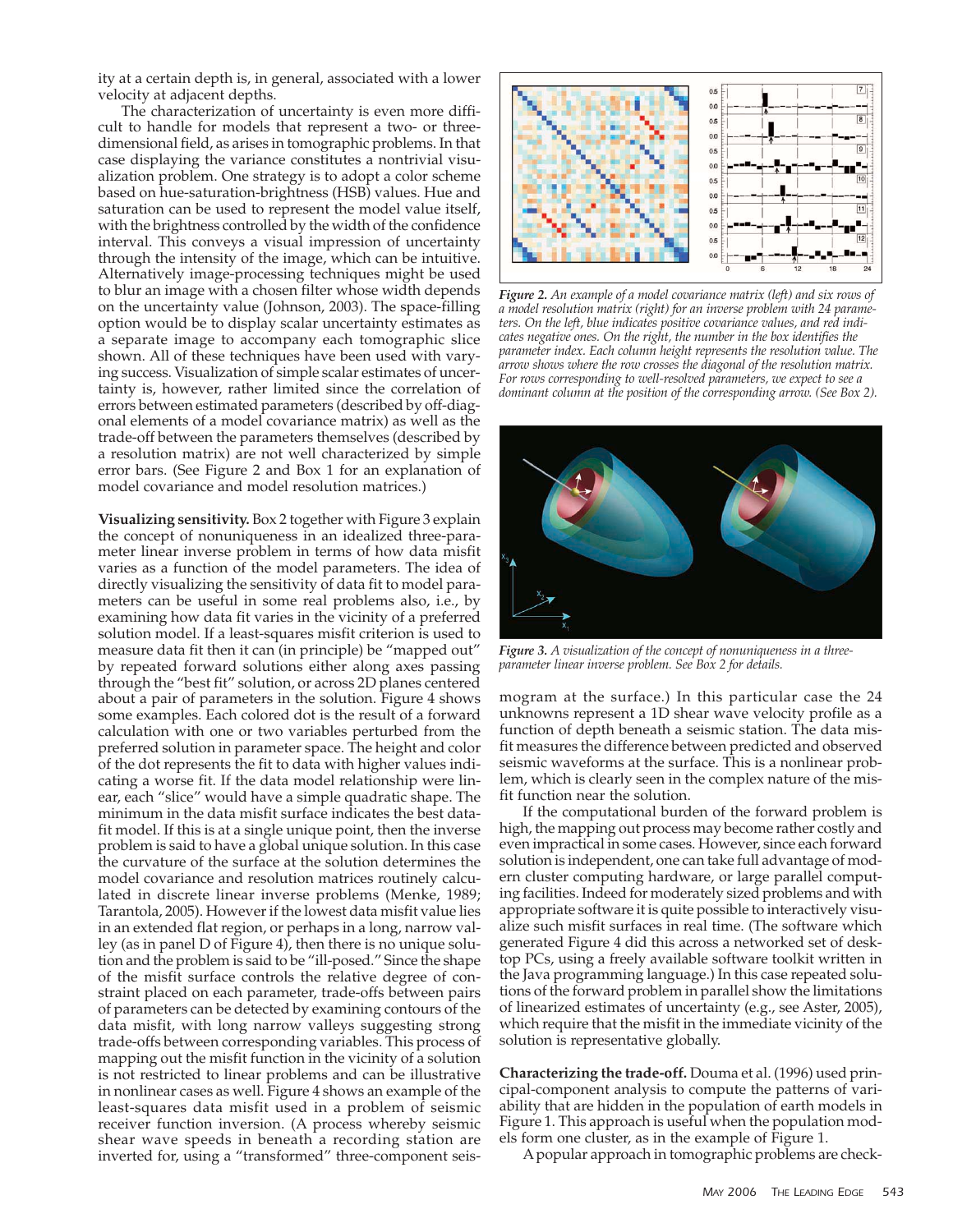erboard or spike tests whereby a synthetic input model (i.e., forward-modeled predictions based on a known set of parameters) is reinverted for. Comparison of input and output models gives an impression of likely blurring effects and length scales of resolvability. This technique has its critics, but interestingly it is essentially a discrete version of one advocated by Parker (1994) as a way of estimating resolving widths in a 1D continuous inverse problem (see Figure 4.02a of Parker, 1994).

In general, uncertainty estimation is complicated when the inverse problem is nonlinear, data noise characteristics are poorly known, model parameterization is inadequate, and approximations in the forward theory are present. Seismologists have to grapple with all of these issues and are expected to convey meaningful uncertainty estimates to their peers through visualization.

**Changing the parameters.** A commonly used heuristic procedure to estimate the effect of uncertainty arising from choices made in parameterization and regularization is to perform repeated inversions with these factors varied between runs. A qualitative estimate of the robustness of constructed models is made by comparing the results of different inversions. An example, taken from the field of global seismology (Beghein and Trampert, 2003), shows how

this can fail even if the problem is linear. Here three dependent variables  $(\alpha, \beta, \text{and } \eta)$ , which characterize seismic anisotropy in earth's inner core, are constrained by normal mode data. The upper and middle panels of Figure 5 show the result of two linearized inversions using various levels of damping. (Mathematicians know damping as regularization and use it to stabilize inversion of ill-conditioned matrices. In geophysics, this often takes the form of imposing additional a priori information, such as smoothness constraints.) The model shown in the upper panel of Figure 5 is heavily damped, the model in the lower panel less so. The lack of change in the constructed models might tempt a conclusion that the model uncertainty is small in the deepest layers. This is, however, not so. It turns out the data have little sensitivity to structure in the deepest layers (none at the center of the earth) and the regularization has forced the variation to nil. The lowest panel in Figure 5 shows the results of a model space search using the Neighborhood Algorithm, a new automated parameter search technique which seeks out regions of model space where data fit is high and concentrates sampling there. The solid lines in Figure 5 show variability spanned by twice the standard error in the family of models found which were compatible with the data. In the upper regions of the model the results are similar to the lightly damped linear inversion but at the base the spread is large, confirming that the normal-mode data poorly resolve earth structure there, and uncertainty should be large, not small as suggested by the "tweak it and see" strategy. The models in the new ensemble are also compatible with independent traveltime data which are sensitive to the deepest part of the alpha model. This example shows the problems that can occur in using simple "bootstrap" type estimates of uncertainty on regularized solutions of illposed inverse problems.



*Figure 4. Exploring data fit about a single solution in the seismic receiver function problem. Here a 24-dimensional parameter space is explored in real time using interactive software. The top panels show the variation of data misfit along three axes through a solution. In each case the optimum model lies at the misfit minimum (marked with an arrow). Behavior can be multimodal and the data misfit may even contain discontinuities (as in cases b and c) indicating strong nonlinearities in the inverse problem. Panels d–f show 2D data misfit surfaces. Height and color represents increased data misfit. This type of repeated forward modeling combined with interactive visualization can help determine the degree of constraint placed on parameters, show trade-offs and assess the nonlinearity of the problem. Real time rotation of "dot" figures, such as those in d–f creates a clearer impression of the the misfit surface than can be displayed in the "snapshot" figures shown here.*

**Posing questions to data.**In investigating a complex geologic problem, like the origin of seismic anisotropy below a continent, perhaps the best approach mixes the intuitive with the formal, and the graphically clever with the explicit. In our view the essence of an inverse problem is about asking questions of data, rather than constructing models per se. Hence uncertainty estimates are only useful if we know how they alter decisions or interpretations drawn from the data. Simons and van der Hilst (2003) take this view in a study of upper mantle anisotropy beneath Australia. Here the crucial question is: Are the directions of seismic anisotropy (the fast axes, shown as black sticks in Figure 6) aligned with the absolute plate motion or not? Oddly, "absolute" plate motion is a relative concept. Assuming hot spots to constitute a fixed reference frame for the movement of the earth's lithospheric plates is not without detractors. But requiring the net rotation of all lithospheric plates to be zero reflects mantle strain under only certain restrictive assumptions. The (lack of) alignment of seismic anisotropy in either reference frame, hot spot (HS), or nonet-rotation (NNR), may help us "decide" which is most physically plausible and supported by the data.

The lower panels of Figure 6 show histograms of the angular difference between anisotropy and HS (gray bars) and NNR (red squares) plate motion directions, as a function of depth. The flat slopes above 140 km depth suggest anisotropy is not aligned with absolute plate motion here, in either reference frame; below it, the opposite appears to be true. The hot-spot reference frame (gray) is supported over the no-netrotation frame (red): Its histograms are more peaked at the zero angle indicating perfect alignment. How are these conclusions affected by uncertainty? It is nearly impossible to assign a significance to the difference in steepness in the histograms. The directions of anisotropy are the result of a mul-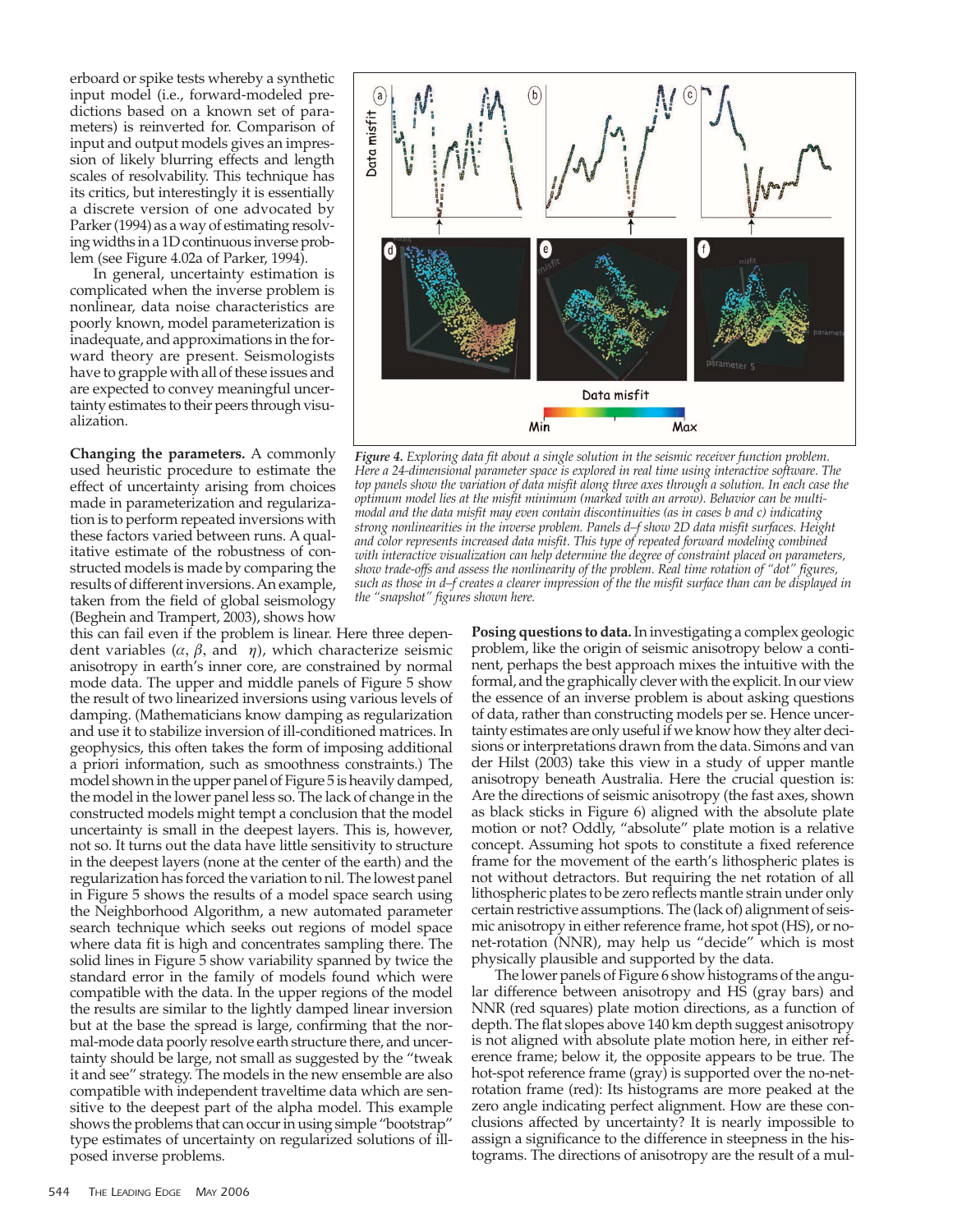

*Figure 5. Models of inner core anisotropy resulting from the inversion of normal-mode data (upper two panels) and from the application of the Neighborhood Algorithm (lower panel) to these same data. (Normal modes are whole-earth oscillations excited by large earthquakes.)* α*,* β*, and* η *are the three anisotropic parameters to which the data are sensitive. A larger damping was applied to the models displayed in the top panel than to the models in the middle panel. The third panel displays the range of good data-fitting models obtained from a model-space search approach. The dotted line represents the mean model, and the thick surrounding lines correspond to two standard deviations.*

titude of inversion steps, starting from the individual waveforms of many thousands of seismograms, inverted nonlinearly for path-average structure, culminating in a three-dimensional model which is a result of a linear inversion of all the path constraints. Along the way, choices about parameterization were made, damping factors chosen, subjective errors of "what fits" are assigned, etc. Averitable nightmare of uncertainty for any decision-maker.

Simons and van der Hilst (2003) address this question by experimenting with synthetically generated data which mimic the hypothetical truth as closely as possible (see their Figure 5). Working back from what they want to conclude (Is the decision sound? Can we tell the cases apart? Which is best supported by data?), they test out various what-if scenarios. They calculate forward models based on known input models, reinvert the synthetic data, and compare the effect on the histograms directly. This, they do for a variety of random noise levels on the input data. It appears that in Australia, the data do allow them to determine the difference between the two reference frames—and, what's more, their conclusions stand up to a sea of noise. Such an approach is heuristic, incomplete, and imprecise, but in the absence of a tractable theory lack-

## **Box 1.** Model covariance and resolution matrices.

A common way of describing uncertainty in linear inverse problems is by means of model covariance and resolution matrices. Figure 2 shows an example of a model covariance (left) and the rows of a model resolution matrix (right) for a 24-parameter inverse problem. In essence the model covariance matrix shows how errors in the data propagate into errors in the estimated model parameters. It is a square symmetric matrix with as many rows and columns as there are unknowns in the problem. Offdiagonal entries indicate how errors are correlated between pairs of model parameters. For example if the value is positive then the errors in the two corresponding parameters will tend to be positively correlated [e.g. when data errors force one parameter too high (low) they will also tend to force the other too high (low)]. A negative entry indicates the converse. Significant off-diagonal entries indicate strong trade-offs in the variables. Diagonal entries give information on the variance of corresponding parameters, i.e., how data noise affects them individually.

It is important to note that the uncertainty is described by the whole matrix and not just the diagonal entries. In practice off-diagonal entries are often ignored which means that the influence of data noise can be severely underestimated, even in linear inverse problems. For example this is often the case in published catalogs of earthquake locations, where usually only the diagonal entries of the calculated model covariance values are ever recorded. As the number of unknowns increases model covariance matrices quickly become difficult to calculate both due to the computational burden, and also because the number of entries grows quadratically with the number of unknowns.

The right side of Figure 2 shows six rows of the resolution matrix. These describe how independently each parameter can be recovered from the data. Each row corresponds to a particular parameter and the height of the columns gives the relative "leakage" or blurring of one parameter into another. For example in Figure 2 parameter 7 (first panel) is relatively well resolved since its own column (shown by the arrow beneath) is much higher than the others, whereas parameter 9 (third panel) is poorly resolved because its column is virtually indistinguishable from the other columns. Unlike the model covariance matrix the resolution matrix does not depend on the errors in the data but instead reflects the uncertainty arising from the nature of the forward problem as well as the amount and distribution of the available data. For example, in seismic traveltime inversion it is influenced by the distribution of the sources and receivers (and hence raypaths) as well as the thinness of the rays implicit in an infinite-frequency ray theory approximation.

ing approximations (in both the physics and the mathematics), without access to infinite computer time, and in an imperfect world, directly focusing on how uncertainty affects decisions/interpretations is a practical way forward.

**The way forward?** Characterizing and communicating the uncertainty in geophysical inverse problems is still a problem of formidable proportions. Finding effective solutions is crucial for establishing a meaningful interface with those who make financial or scientific decisions based on the data. Increases in computing power make it possible to produce not just a single model, but populations of models, that can be used as input for stochastic modeling for the production of reservoirs. The example of Figure 1 shows, however, that even for simple one-dimensional earth models a large population is needed to characterize the uncertainty.

As discussed above, one way of looking at inversion is a process of asking questions of data. Trying to build a com-